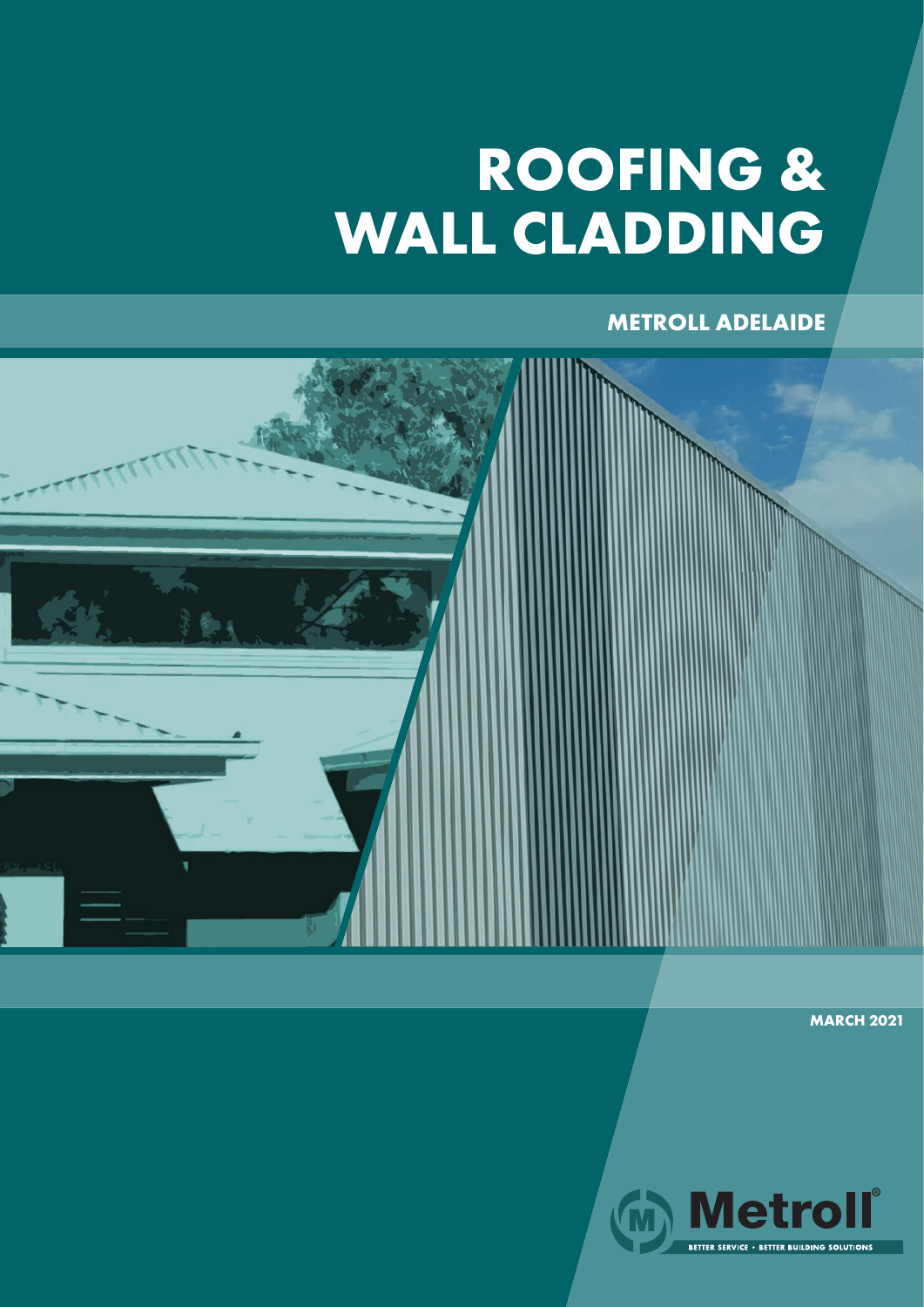Metroll Adelaide offers a wide range of profiles to suit all types of projects from small residential renovations to large commercial buildings, sheds and everything in between. Made from Australian made BlueScope® steel and backed by technical information and BlueScope® warranties.

| <b>METROLL PROFILE</b>           | <b>BMT</b><br>mm | <b>Steel</b><br><b>Base</b><br>Mpa | Mass CB'<br>kg/m <sup>2</sup> | <b>Mass Zinc</b><br>kg/m <sup>2</sup> | Cover | Min. Pitch°           | Max Spans** |                 |  |  |
|----------------------------------|------------------|------------------------------------|-------------------------------|---------------------------------------|-------|-----------------------|-------------|-----------------|--|--|
|                                  |                  |                                    |                               |                                       |       |                       | <b>End</b>  | <b>Internal</b> |  |  |
|                                  | <b>ROOFING</b>   |                                    |                               |                                       |       |                       |             |                 |  |  |
| <b>CORODEK®</b><br>16mm          | 0.42             | G550                               | 4.35                          | 4.28                                  | 762   | $5^{\circ}$ (1 in 12) | 900         | 1200            |  |  |
|                                  | 0.48             | G550                               | 4.93                          | 4.81                                  | 762   | $5^{\circ}$ (1 in 12) | 1300        | 1700            |  |  |
|                                  | <b>WALLING</b>   |                                    |                               |                                       |       |                       |             |                 |  |  |
|                                  | 0.42             | G550                               | 4.35                          | 4.28                                  | 762   |                       | 2200        | 2700            |  |  |
|                                  | 0.48             | G550                               | 4.93                          | 4.81                                  | 762   |                       | 2400        | 2700            |  |  |
| <b>CORODEK® CURVING QUALITY</b>  | <b>ROOFING</b>   |                                    |                               |                                       |       |                       |             |                 |  |  |
|                                  | 0.60             | G300                               | 6.08                          | 5.92                                  | 762   | $5^{\circ}$ (1 in 12) | 1600        | 1800            |  |  |
|                                  | <b>WALLING</b>   |                                    |                               |                                       |       |                       |             |                 |  |  |
|                                  | 0.60             | G300                               | 6.08                          | 5.92                                  | 762   |                       | 2200        | 2700            |  |  |
| <b>TRIMCLAD®</b><br>29mm         | <b>ROOFING</b>   |                                    |                               |                                       |       |                       |             |                 |  |  |
|                                  | 0.42             | G550                               | 4.35                          | 4.28                                  | 762   | $2^{\circ}$ (1 in 30) | 1350        | 1900            |  |  |
|                                  | 0.48             | G550                               | 4.93                          | 4.81                                  | 762   | $2^{\circ}$ (1 in 30) | 1900        | 2600            |  |  |
|                                  | <b>WALLING</b>   |                                    |                               |                                       |       |                       |             |                 |  |  |
|                                  | 0.35             | G550                               | 3.53                          | 3.70                                  | 762   |                       | 2400        | 3000            |  |  |
|                                  | 0.42             | G550                               | 4.35                          | 4.28                                  | 762   |                       | 2400        | 3000            |  |  |
|                                  | 0.48             | G550                               | 4.93                          | 4.81                                  | 762   |                       | 2400        | 3000            |  |  |
|                                  | <b>ROOFING</b>   |                                    |                               |                                       |       |                       |             |                 |  |  |
| <b>METLOK 700®</b>               | 0.42             | G550                               | 4.74                          | 4.66                                  | 700   | $1^{\circ}$ (1 in 50) | 1800        | 2200            |  |  |
|                                  | 0.48             | G550                               | 5.37                          | 5.23                                  | 700   | $1^{\circ}$ (1 in 50) | 2200        | 2800            |  |  |
|                                  | <b>WALLING</b>   |                                    |                               |                                       |       |                       |             |                 |  |  |
| 40mm                             | 0.42             | G550                               | 4.74                          | 4.66                                  | 700   | $1^{\circ}$ (1 in 50) | 1800        | 2200            |  |  |
|                                  | 0.48             | G550                               | 5.37                          | 5.23                                  | 700   | $1^{\circ}$ (1 in 50) | 2200        | 2800            |  |  |
|                                  | <b>ROOFING</b>   |                                    |                               |                                       |       |                       |             |                 |  |  |
| <b>METROSPAN®</b><br>24mm        | 0.42             | G550                               | 4.74                          | 4.66                                  | 690   | $2^{\circ}$ (1 in 30) | 1800        | 2400            |  |  |
|                                  | 0.48             | G550                               | 5.37                          | 5.23                                  | 690   | $2^{\circ}$ (1 in 30) | 2200        | 3000            |  |  |
|                                  | <b>WALLING</b>   |                                    |                               |                                       |       |                       |             |                 |  |  |
|                                  | 0.42             | G550                               | 4.74                          | 4.66                                  | 700   |                       | 2250        | 2750            |  |  |
|                                  | 0.48             | G550                               | 5.37                          | 5.23                                  | 700   |                       | 2450        | 3000            |  |  |
|                                  |                  |                                    |                               |                                       |       |                       |             |                 |  |  |
| <b>METROCLAD 864<sup>®</sup></b> | <b>WALLING</b>   |                                    |                               |                                       |       |                       |             |                 |  |  |
|                                  |                  |                                    |                               |                                       |       |                       |             |                 |  |  |

0.35 | G550 | 3.32 | 3.30 | 864 | | | | 1250 | 1500 0.42 | G550 | 3.90 | 3.83 | 864 | | 1400 | 1700 **12mm**

**METRIB®**

**WALLING**

| 4mm | 0.42 | $----$<br>טעי  | 3.90 | 3.83          | 850 | 1000 | 1200 |
|-----|------|----------------|------|---------------|-----|------|------|
|     | 0.48 | $----$<br>コフンマ | 4.42 | $\sim$<br>т.∠ | 850 | 1000 | 1200 |
|     |      |                |      |               |     |      |      |

\*CB = Colorbond® \*\* Max. Spans are based on N2 Wind Category and 1.5mm substrate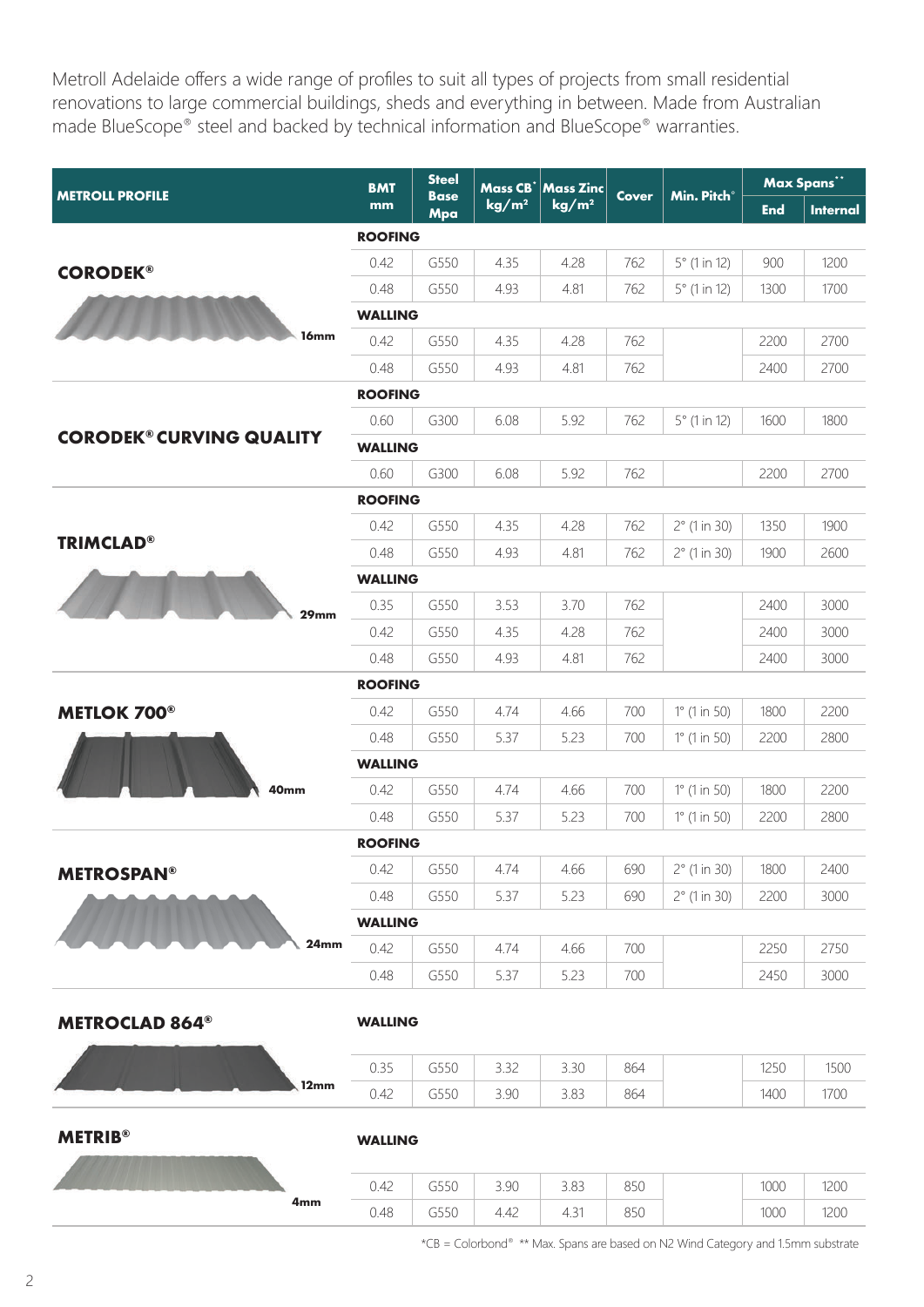|                                                 | <b>Steel</b><br><b>BMT</b>                        |                              | Mass CB <sup>*</sup> | <b>Mass Zinc</b>                                                                 |                         | Min. Pitch°            |                                            | <b>Max Spans**</b>  |                                |  |
|-------------------------------------------------|---------------------------------------------------|------------------------------|----------------------|----------------------------------------------------------------------------------|-------------------------|------------------------|--------------------------------------------|---------------------|--------------------------------|--|
| <b>METROLL PROFILE</b>                          | mm                                                | <b>Base</b><br>Mpa           | kg/m <sup>2</sup>    | kg/m <sup>2</sup>                                                                | <b>Cover</b>            |                        |                                            | <b>End</b>          | <b>Internal</b>                |  |
| <b>MINI CORODEK®</b>                            |                                                   |                              |                      |                                                                                  |                         |                        |                                            |                     |                                |  |
|                                                 | <b>WALLING</b>                                    |                              |                      |                                                                                  |                         |                        |                                            |                     |                                |  |
| 6mm                                             |                                                   |                              |                      |                                                                                  |                         |                        |                                            |                     |                                |  |
|                                                 | 0.42                                              | G550                         | 4.02                 | 3.95                                                                             | 825                     |                        |                                            | 1000                | 1200                           |  |
| <b>SPANPLUS 330</b>                             |                                                   |                              |                      |                                                                                  |                         |                        |                                            |                     |                                |  |
|                                                 | <b>DECK SHEETING</b>                              |                              |                      |                                                                                  |                         |                        |                                            |                     |                                |  |
| 44mm                                            | 0.42                                              | G550                         | 1.625                | 1.625                                                                            | 330                     | $1^{\circ}$ (1 in 50)  |                                            |                     | N14500                         |  |
|                                                 |                                                   |                              |                      |                                                                                  |                         |                        |                                            |                     |                                |  |
| <b>HI DECK</b>                                  | <b>ROOFING</b>                                    |                              |                      |                                                                                  |                         |                        |                                            |                     |                                |  |
|                                                 |                                                   |                              |                      |                                                                                  |                         |                        |                                            |                     |                                |  |
| 50mm                                            | 0.42                                              | G550                         | 5.01                 | 4.96                                                                             | 670                     | $1^{\circ}$ (1 in 50)  |                                            | 2500                | 2700                           |  |
|                                                 |                                                   |                              |                      | *CB = Colorbond® ** Max. Spans are based on N2 Wind Category and 1.5mm substrate |                         |                        |                                            |                     |                                |  |
|                                                 |                                                   |                              |                      |                                                                                  |                         |                        |                                            |                     |                                |  |
| <b>metroll</b><br>@ <b>rchitectural</b>         |                                                   |                              |                      | <b>THICKNESS</b>                                                                 |                         |                        | <b>COVER</b>                               |                     |                                |  |
|                                                 | <b>MATERIAL</b>                                   |                              |                      | mm                                                                               | WEIGHT m <sup>2</sup>   |                        | <b>Std Panels</b>                          |                     |                                |  |
| <b>collection</b>                               |                                                   |                              |                      |                                                                                  |                         |                        |                                            |                     |                                |  |
| <b>MAC INTERLOCKING PANEL</b>                   |                                                   | <b>WALLING ONLY</b>          |                      |                                                                                  |                         |                        |                                            |                     | <b>EXPRESS</b><br><b>WIDTH</b> |  |
|                                                 | Colorbond®                                        |                              | 0.55                 |                                                                                  | 4.9 kg                  |                        |                                            |                     | 0 <sub>mm</sub>                |  |
|                                                 |                                                   |                              |                      | 0.75                                                                             | 6.08 kg                 |                        | 200 mm                                     |                     | 5 <sub>mm</sub>                |  |
| <b>Rib</b><br><b>Height</b><br>25 <sub>mm</sub> | Aluminium<br>Copper                               |                              |                      | 0.70<br>0.7                                                                      | 2.23 kg                 |                        | 250 mm<br>300 mm                           |                     | 10 mm<br>15 mm                 |  |
|                                                 | Redcor <sup>®</sup>                               |                              |                      | 0.7                                                                              | 5.5 kg<br>7.2 kg        |                        |                                            |                     | 20 mm                          |  |
|                                                 | <b>ROOFING &amp; WALLING</b>                      |                              |                      |                                                                                  |                         |                        | Min. Pitch 7°                              |                     | <b>PAN WIDTH</b>               |  |
| <b>MAC NAIL STRIP</b>                           |                                                   |                              |                      | 0.55                                                                             | 4.9 kg                  |                        |                                            |                     |                                |  |
|                                                 | Colorbond®<br>Aluminium                           |                              |                      | 0.75                                                                             | 6.08 kg                 |                        |                                            |                     | 180 mm                         |  |
| <b>Rib</b>                                      |                                                   |                              |                      | 0.70                                                                             | 2.23 kg                 |                        | 265 mm<br>340 mm                           |                     |                                |  |
| Height<br>38mm                                  | Copper                                            |                              |                      | 0.7                                                                              | 5.5 kg                  |                        |                                            |                     | 490 mm                         |  |
|                                                 | Redcor®                                           |                              |                      | 0.7                                                                              | 7.2 kg<br>Min. Pitch 3° |                        |                                            |                     |                                |  |
| <b>MAC SNAP LOCK</b>                            |                                                   | <b>ROOFING &amp; WALLING</b> |                      |                                                                                  |                         |                        |                                            |                     | <b>PAN WIDTH</b>               |  |
|                                                 | Colorbond®                                        |                              | 0.55<br>0.75         | 4.9 kg<br>6.08 kg                                                                |                         |                        | $25mm$ 180 - 525 mm                        |                     |                                |  |
| <b>Rib Height</b><br>25mm                       | Aluminium                                         |                              | 0.70                 | 2.23 kg                                                                          |                         |                        | 38mm 180 - 491 mm                          |                     |                                |  |
| or<br><b>38mm</b>                               | Copper                                            |                              | 0.7                  | 5.5 kg                                                                           |                         | <b>STANDARD PANELS</b> |                                            |                     |                                |  |
|                                                 | Redcor <sup>®</sup>                               |                              |                      | 0.7                                                                              | 7.2 kg                  |                        | 25mm 228 mm, 328 mm<br>38mm 190 mm, 290 mm |                     |                                |  |
| <b>MAC STANDING SEAM</b>                        |                                                   | <b>ROOFING &amp; WALLING</b> |                      |                                                                                  | Min. Pitch 3°           |                        |                                            | <b>PAN WIDTH</b>    |                                |  |
|                                                 |                                                   | Colorbond®                   |                      | 0.55                                                                             | 4.9 kg                  |                        | $25mm$ 180 - 530 mm                        |                     |                                |  |
| <b>Rib Height</b>                               |                                                   |                              | 0.75                 | 6.08 kg                                                                          |                         | 38mm 180 - 505 mm      |                                            |                     |                                |  |
| 25mm<br>or                                      | Aluminium                                         |                              |                      | 0.70<br>0.7                                                                      | 2.23 kg<br>5.5 kg       |                        |                                            |                     | <b>STANDARD PANELS</b>         |  |
| 38 <sub>mm</sub>                                | Copper<br>Redcor®                                 |                              |                      | 0.7                                                                              | 7.2 kg                  |                        |                                            | 25mm 230 mm, 330 mm |                                |  |
|                                                 |                                                   |                              |                      |                                                                                  |                         |                        |                                            | <b>MAX SPANS mm</b> | 38mm 205 mm, 305 mm            |  |
| <b>MAC DISTINCTION</b>                          | Min. Pitch 1°<br><b>ROOFING</b><br>0.55 BMT, G300 |                              |                      | <b>PANEL WIDTH</b>                                                               |                         | <b>End</b>             |                                            |                     | <b>Internal</b>                |  |
|                                                 |                                                   |                              | 322 mm               |                                                                                  |                         | 900                    |                                            | 1200                |                                |  |
|                                                 |                                                   |                              |                      |                                                                                  |                         |                        |                                            |                     |                                |  |
| <b>Rib</b><br><b>Height</b><br>42 <sub>mm</sub> | <b>WALLING</b>                                    |                              |                      |                                                                                  |                         |                        |                                            |                     |                                |  |
|                                                 | 0.55 BMT, G300                                    |                              |                      | 322 mm                                                                           |                         |                        | 1200                                       |                     | 1500                           |  |